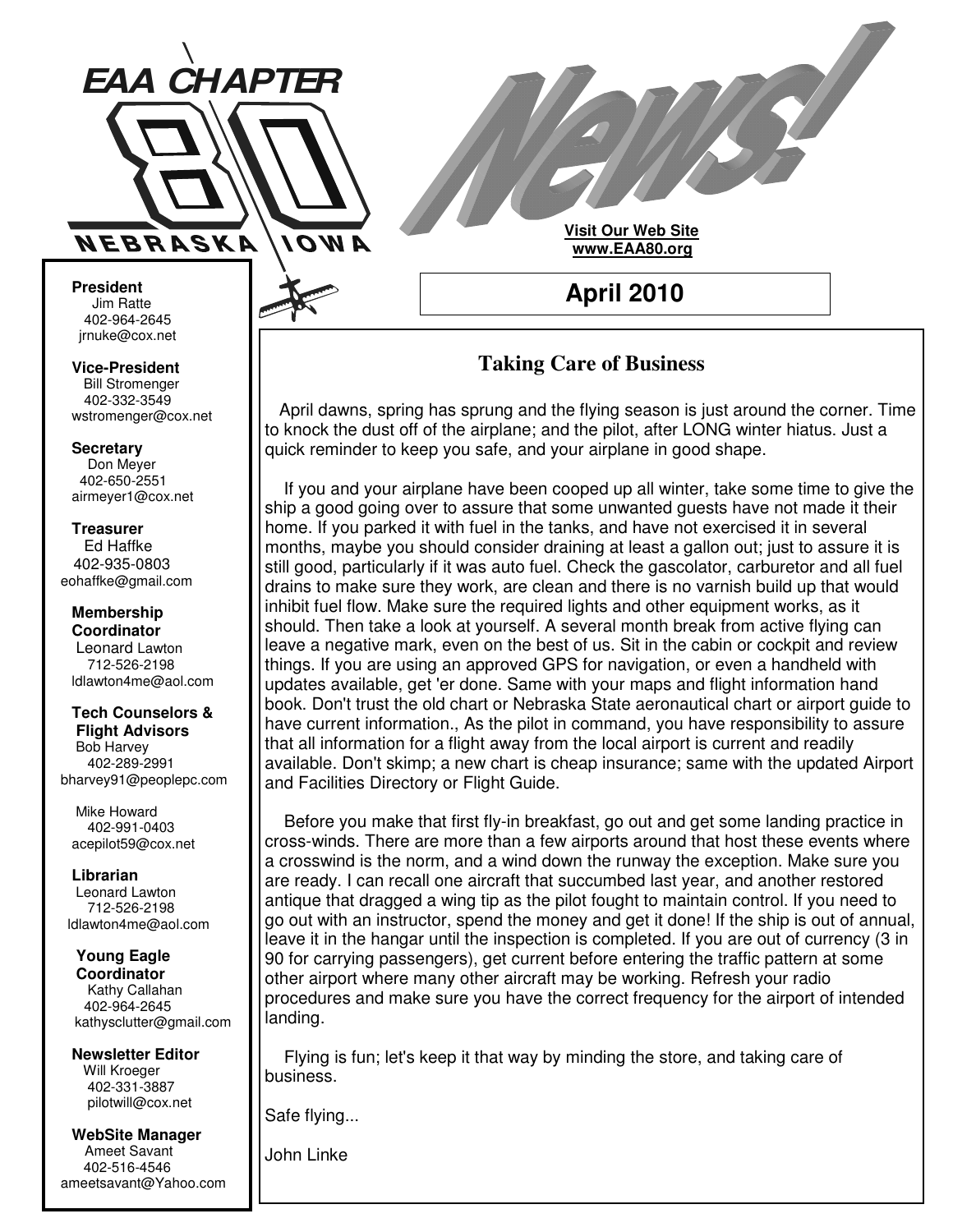## **EAA Examines Homebuilt Safety Data**

(From EAA e-hotline)

Statistics that show a high accident rate for homebuilt aircraft may not reveal the complete picture, EAA said this week. The Nall Report, compiled annually by AOPA's Air Safety Foundation, reported last week that in 2008, amateurbuilt aircraft had an accident rate almost five times the rate of type-certificated aircraft and a fatal accident rate more than seven times higher. "On the surface, the statistics may give one impression of amateur-built accident and fatal-accident rates," said EAA on its Web site. "It takes some digging to get actual totals and comparisons." For example, EAA said, the FAA and NTSB often use different parameters to report the homebuilt aircraft fleet size and the accidents that occur each year. "Our analysis is in part, in response to the Nall Report," EAA spokesman Dick Knapinski told AVweb on Wednesday. "We felt the numbers that were out there could benefit from additional analysis and clarification." EAA posted an analysis by Ron Wanttaja that offers an alternate view of the data.

For example, Wanttaja notes the NTSB listed 269 "homebuilt" airplanes that were involved in accidents in 2008, but a closer look at those aircraft shows that 84 of them were not classified as "Experimental- Amateur built" by the FAA. About half of those were "grandfathered" two-seat ultralights that have been reclassified as Experimental Light Sport Aircraft, says Wanttaja. If those aircraft are not counted as part of the "homebuilt" data, the accident rate would drop by nearly one-third. Wanttaja's complete analysis (PDF) examines various accident causes and risk factors. "But when all is said and done," he concludes, "the accident rate for Amateur-Built aircraft is going to be higher than Standardcategory aircraft. Homebuilt aircraft are amateur-built, amateur-maintained, amateur-flown, and often amateurdesigned. The fact that more than 1,000 new homebuilts safely complete their test period every year speaks well of the abilities and dedication of the typical builder."

#### **FAA issues recommendations for experimental Lancairs** By AOPA ePublishing staff (March 26th)

The FAA on March 25 issued an information for operators (InFO) update for experimental Lancair and other amateurbuilt aircraft that have high wing loading and stall speeds greater than 61 knots. The alert stems from a "large and disproportionate number of fatal accidents for their fleet size." Most of the accidents are a result of inadvertent stall/spins at slow airspeeds, low to the ground.

In the alert, the FAA acknowledges a downward trend in the fatal accidents but says that the rate is still "substantially higher than for-personal-use general aviation and the overall fatal accident rate for all amateur-built experimental aircraft." The agency attributes the higher accident rate to pilots' lack of awareness of the handling characteristics and the fact that each amateur-built aircraft has its own unique flight handling characteristics.

To help lower the accident rate in these aircraft, the FAA issued four recommendations in the alert.

Pilots should review and understand the information specific to their aircraft regarding it slow-flight and stall characteristics and obtain training from a CFI who has experience in Lancairs or other high-performance aircraft.

The FAA also recommends installing an angle-of-attack or stall warning indicator. If those indicators are already installed on the aircraft, the agency asked that the calibration be

validated.

In addition, the FAA suggests that pilots have a mechanic with builders and maintenance experience evaluate the aircraft and have a qualified test pilot determine the aircraft's unique flight handling characteristics.

# $A$ pril Meeting Time & Location

This month's meeting is Monday April 12th, 7:00 PM at Hangar One at Millard Airport. The airport is still located on South 132nd Street between Q and Harrison.

# $A$ pril Program.

Our speaker will be Don McBride, a Pan Am pilot who volunteered to fly the Hump for the China National Aviation Corporation (CNAC) during World War II. The Hump was a 530 mile long passage over the Himalayan Mountains that claimed over 1000 crewmembers and 600 planes as toll for its use. He has many stories to tell.

### **Our 2010 Young Eagles Schedule**

In case you missed the news, our schedule for this year is:

| April 24th    | 0900 | Millard, NE        |
|---------------|------|--------------------|
| <b>May 22</b> | 0900 | Council Bluffs, IA |
| June 12       | 0800 | Millard, NE        |
| July 10       | 0800 | Millard, NE        |
| August 7      | 0800 | Millard, NE        |
| September 12  | 0900 | Plattsmouth, NE    |
| October 23    | 0900 | Council Bluffs, IA |

So, mark your calendars and come on out to support a great program. We need both pilots and ground crew to make it work.

|                                                   | <b>EVENTS:</b> (B) - Breakfast / (L) - Lunch |                   |  |
|---------------------------------------------------|----------------------------------------------|-------------------|--|
| 1st Sat                                           | Chapter 1055 (B) (0800-1000)                 | York, NE          |  |
| 3rd Sat                                           | Chapter 569 (B) (0800-1000)                  | Crete, NE         |  |
| 2nd Thursday Aviation Movie hosted by Chapter 569 |                                              |                   |  |
| Lincoln, NE Joyo theater, 6102 Havelock Ave 7pm   |                                              |                   |  |
| Apr 10                                            | $Fly-in(B)$                                  | Ames, IA          |  |
| May 2nd                                           | Arbor Day Fly-in (B)                         | Nebraska City, NE |  |
| May 1st                                           | Open House/Pancake feed                      | Abilene, KS       |  |
| May 8th                                           | 20th Annual Hawaiian Fly-In                  | Greenfield, IA    |  |
| <b>May 29</b>                                     | Wings Over Atchison Fly-in                   | Atchison, KS      |  |
| Jun 4-5                                           | 2010 National Bi-plane Fly-in                | Junction City, KS |  |
|                                                   | more info at www.nationalbiplaneflyin.com    |                   |  |
| Jun 26-28                                         | Good O Time Flyin                            | Gardner, KS       |  |

### **EAA Chapter 569 Movie Night**

As mentioned above, EAA Chapter 569 in Lincoln is hosting an Aviation Movie Night every month on the 2nd Thursday. Their first movie night is scheduled for Thursday, April 8 and will feature the 1965 movie **"Those Magnificent Men in their Flying Machines".** Full popcorn, candy and soda pop will be available from the concessions, and a free-will offering will help to cover the theater rental. Movie night will be held at the Joyo Theater (**6102 Havelock Ave, Lincoln, NE**). Members of the EAA Chapters in Omaha and York are invited to attend movie night. In the future, go to www.eaa569.org to see which movie will be playing.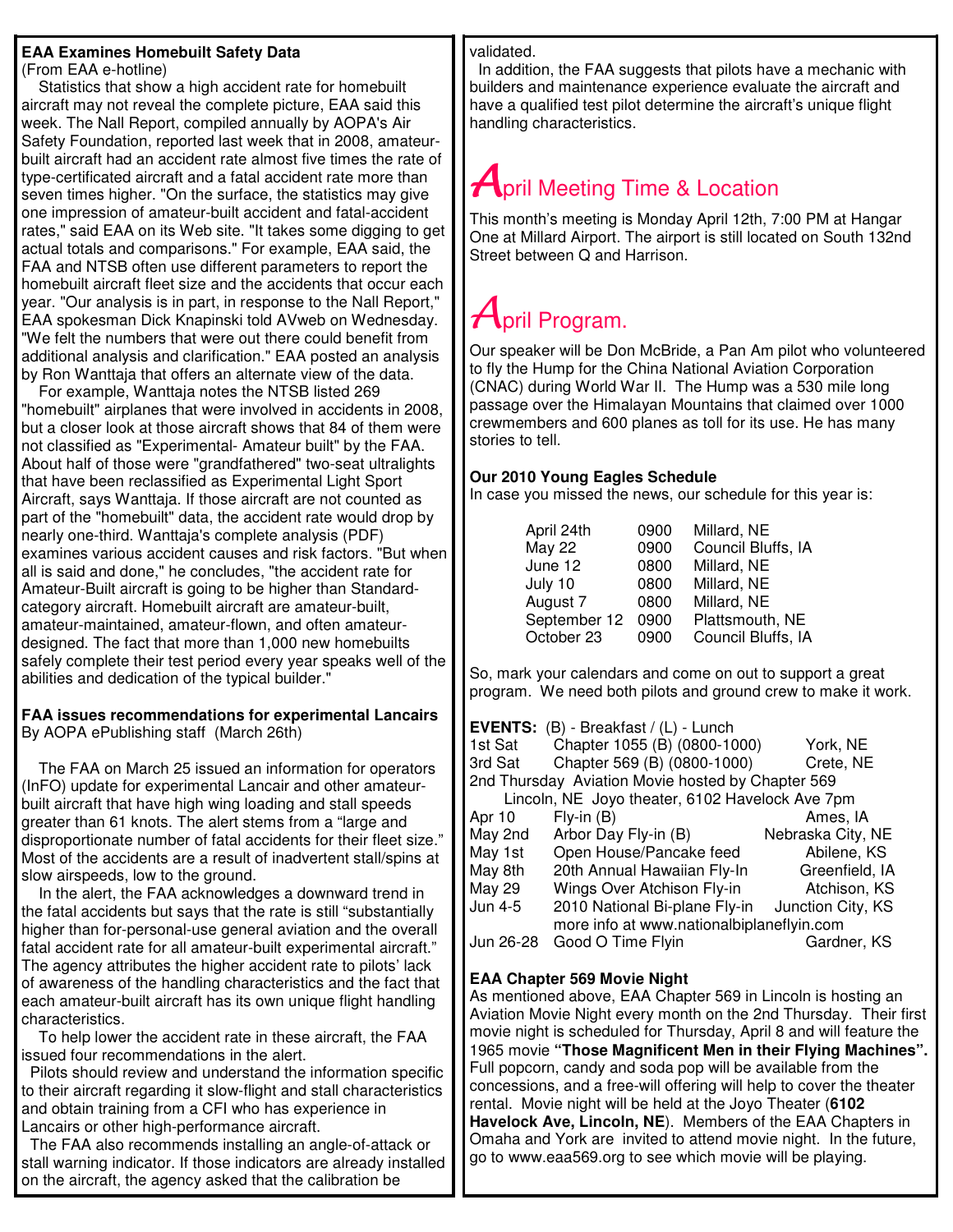#### *EAA Chapter 80* March 8, 2010 *Official Meeting Minutes*

The meeting was called to order by President Jim Ratte at 7:00 PM. Meeting was held at Hanger One, Millard Airport, Omaha, NE.

- Jim Ratte, President
- Bill Stromenger, Vice President,
- Don Meyer, Secretary
- Ed Haffke, Treasurer.

#### **Treasurers Report**:

- Motion to accept passed.
- **Meeting Minutes**:
	- Motion to accept passed.
- **Young Eagles:**

#### • March Program

- **Builder's Reports**:
	- Doug Humble working on fuselage for his Thatcher CX4 and starting to build the fuel tanks.
	- Tom Mann working on the cooling scoop for his Long-EZ, the plane will have a water cooled engine.

#### **Tech Counselor / Flight Advisor:**

- None
- **Fly-Out Report:**
	- Planning spring fly-out/poker run, a summer chapter picnic and a fall poker run.

#### **Old Business**

- Jim Ratte will be attending EAA leadership conference end of April.
- EAA Summer camps for different age groups. Chapter will financially support those who attend from the chapter. We have over a
- \$1,000 worth of credits to help offset cost to attend camps.

#### **New Business:**

• Website is being updated to allow members to enter information. The site will be updated over the next couple of months.

#### **Librarian Report:**

• Jim Ratte has cleaned out old materials and organized the items we have.

**Membership Report:**

#### • None **Tool Report:**

- Engine hoist in Ronye McKay's hanger
- Trailer: AHQ
- Scales: TW
- Jacks: Ron Wood
- Brake Bleeding Set: Ron Wood
- Grills: At AHQ

#### **Web Site:**

• www.eaa80.org

#### **Program:**

- Jim Ratte and Kathy Callaghan presented information on Young Eagles, the history, our chapter's participation and recognition of the ground crew, administration support, and pilots. We want to remind all pilots and aircraft owners of the requirements for currency for both you and your aircraft.
- First YE event is scheduled for April 24<sup>th</sup> at Millard airport.
- We also need extra headsets for those who have the seats but not headsets. Any donations would be appreciated.
- May and October dates will be in Council Bluffs, Iowa, September in Plattsmouth, Nebraska, and an additional 4 events at Millard Airport, Omaha.

Meeting adjourned. Don Meyer Secretary

Doug Humble is looking for someone **who has a slip roll**? He has some pieces of .020 alum. sheeting that he needs to put a radius in for constructing his CX4. If you can help, please contact him either by email HawkiDoug@cox.net or phone 402-250-9075.

Call Ron Wood if you **need a plane to fly** or are looking for a less expensive way to fly. He is selling his Cessna 150 for \$17,000. Contact him at 402-333-7160 or rwood90641@aol.com

Larry Geiger has bought a **dynamic balancing unit** and is willing to help members (for a reasonable fee) to dynamically balance their experimental aircraft. If interested give him a call at 402-430-6977.

For sale **1/4 ownership in a 1956 Cessna 172** four seat plane. Aircraft is hangared at Millard-(MLE). Aircraft has an STC for autogas. Share cost is \$7500.00, hourly rate is \$25.00 dry. Hangar rent (\$150.00 a mo.) and insurance (\$750.00 approx.yr.) are shared between 3 owners (for now). An ideal trainer/first aircraft or time builder. If interested, call Ken Bahr at 402-559-0133

For sale a 3hp sears **air compressor** for \$150. 240 volt. and a small glass bead **cabinet for cleaning** metal parts or aircraft spark plugs.\$50. Call Tom Wieduwilt at 734-6580 or tewied@cox.net.